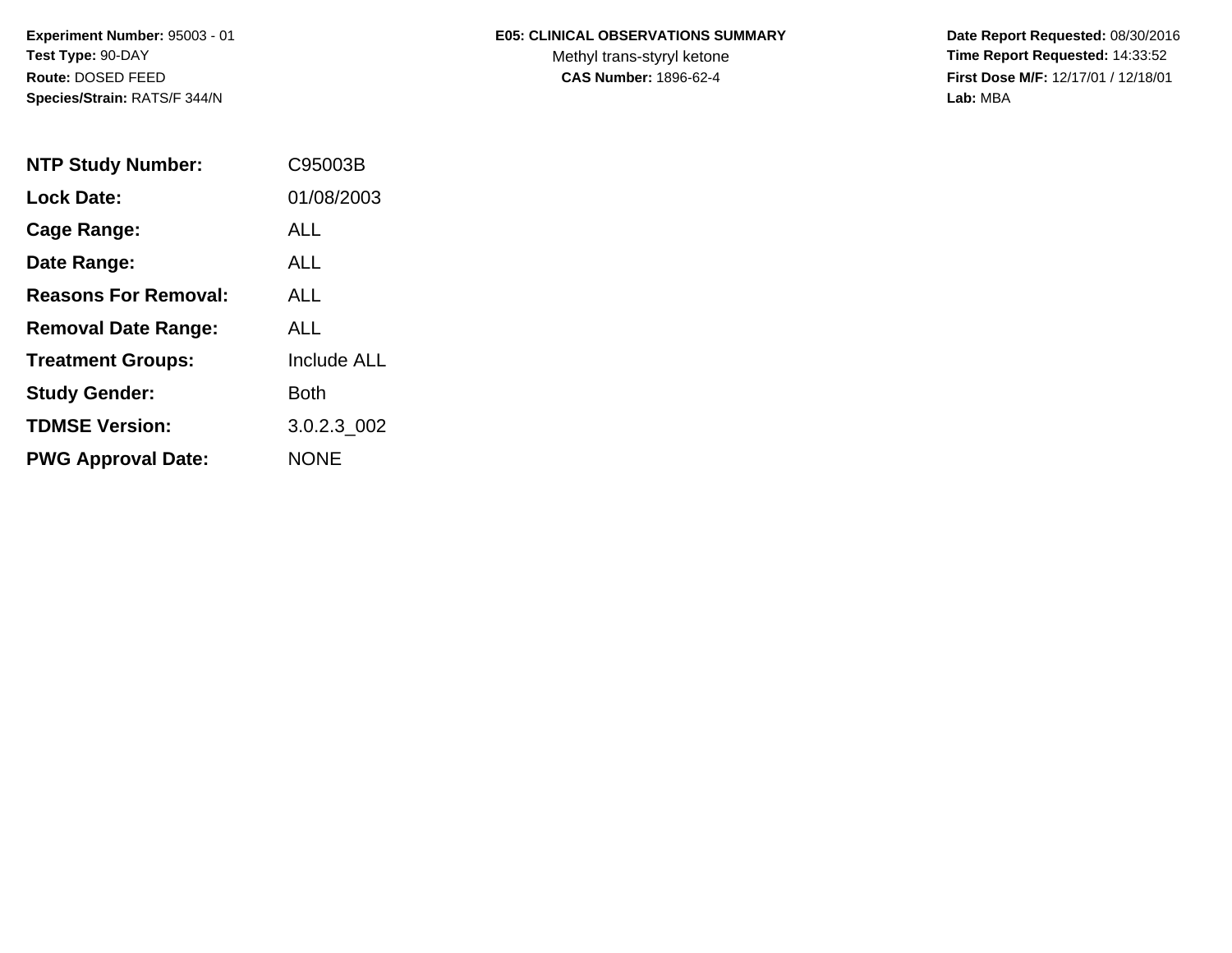## **E05: CLINICAL OBSERVATIONS SUMMARY**

Methyl trans-styryl ketone<br>CAS Number: 1896-62-4

 **Date Report Requested:** 08/30/2016 **Time Report Requested:** 14:33:52 **First Dose M/F:** 12/17/01 / 12/18/01<br>Lab: MBA **Lab:** MBA

| <b>SEX: MALE</b>             | <b>WEEK: 14</b>        |                       |                |                       |                |                         |                |                       |
|------------------------------|------------------------|-----------------------|----------------|-----------------------|----------------|-------------------------|----------------|-----------------------|
|                              | <b>VEHICLE CONTROL</b> |                       |                | 0.025%                |                | 0.05%                   |                | 0.1%                  |
| <b>OBSERVATION</b>           | <b>CURRENT*</b>        | TOTAL+                | <b>CURRENT</b> | <b>TOTAL</b>          | <b>CURRENT</b> | <b>TOTAL</b>            | <b>CURRENT</b> | <b>TOTAL</b>          |
| <b>Diarrhea</b>              | 0/0                    | 1/10<br><b>DAY 78</b> | 0/0            | 4/10<br><b>DAY 43</b> | 0/0            | $1/10$<br><b>DAY 57</b> | 0/0            | 2/10<br><b>DAY 37</b> |
| Hyperactivity                | 0/0                    | 0/10                  | 0/0            | 0/10                  | 0/0            | 0/10                    | 0/0            | 0/10                  |
| <b>Nasal/Eye Discharge</b>   | 0/0                    | 0/10                  | 0/0            | 0/10                  | 0/0            | 3/10<br><b>DAY 15</b>   | 0/0            | 0/10                  |
| <b>Ulcer/Abscess</b><br>Head | 0/0                    | 0/10                  | 0/0            | 0/10                  | 0/0            | 0/10                    | 0/0            | 0/10                  |

\* ANIMALS WITH OBSERVATION IN CURRENT PERIOD / TOTAL ANIMALS OBSERVED IN CURRENT PERIOD (WITHIN 7 DAYS OF RUN DATE)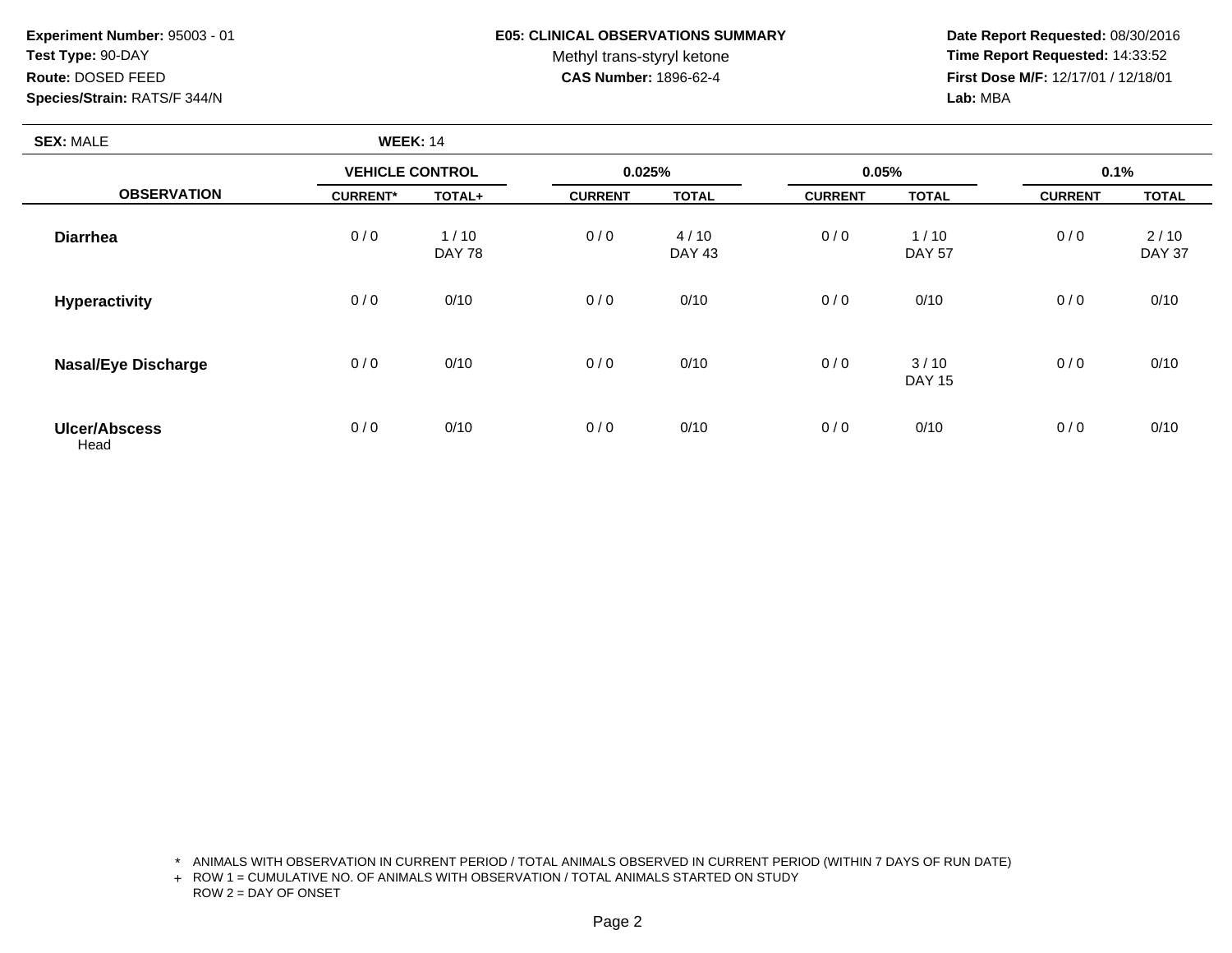## **E05: CLINICAL OBSERVATIONS SUMMARY**

Methyl trans-styryl ketone<br>CAS Number: 1896-62-4

 **Date Report Requested:** 08/30/2016 **Time Report Requested:** 14:33:52 **First Dose M/F:** 12/17/01 / 12/18/01<br>**Lab:** MBA **Lab:** MBA

| <b>SEX: MALE</b>           | <b>WEEK: 14</b> |                         |                |                       |                |                        |                |                |  |
|----------------------------|-----------------|-------------------------|----------------|-----------------------|----------------|------------------------|----------------|----------------|--|
|                            | 0.2%            |                         | 0.4%           |                       |                | <b>CONTROL SPECIAL</b> |                | 0.025% SPECIAL |  |
| <b>OBSERVATION</b>         | <b>CURRENT*</b> | TOTAL+                  | <b>CURRENT</b> | <b>TOTAL</b>          | <b>CURRENT</b> | <b>TOTAL</b>           | <b>CURRENT</b> | <b>TOTAL</b>   |  |
| <b>Diarrhea</b>            | 0/0             | $5/10$<br><b>DAY 37</b> | 0/0            | 3/10<br><b>DAY 22</b> | 0/0            | 0/10                   | 0/0            | 0/10           |  |
| <b>Hyperactivity</b>       | 0/0             | 0/10                    | 0/0            | 7/10<br><b>DAY 71</b> | 0/0            | 0/10                   | 0/0            | 0/10           |  |
| <b>Nasal/Eye Discharge</b> | 0/0             | 0/10                    | 0/0            | 1/10<br><b>DAY 22</b> | 0/0            | 0/10                   | 0/0            | 0/10           |  |
| Ulcer/Abscess<br>Head      | 0/0             | 1/10<br><b>DAY 43</b>   | 0/0            | 0/10                  | 0/0            | 0/10                   | 0/0            | 0/10           |  |

\* ANIMALS WITH OBSERVATION IN CURRENT PERIOD / TOTAL ANIMALS OBSERVED IN CURRENT PERIOD (WITHIN 7 DAYS OF RUN DATE)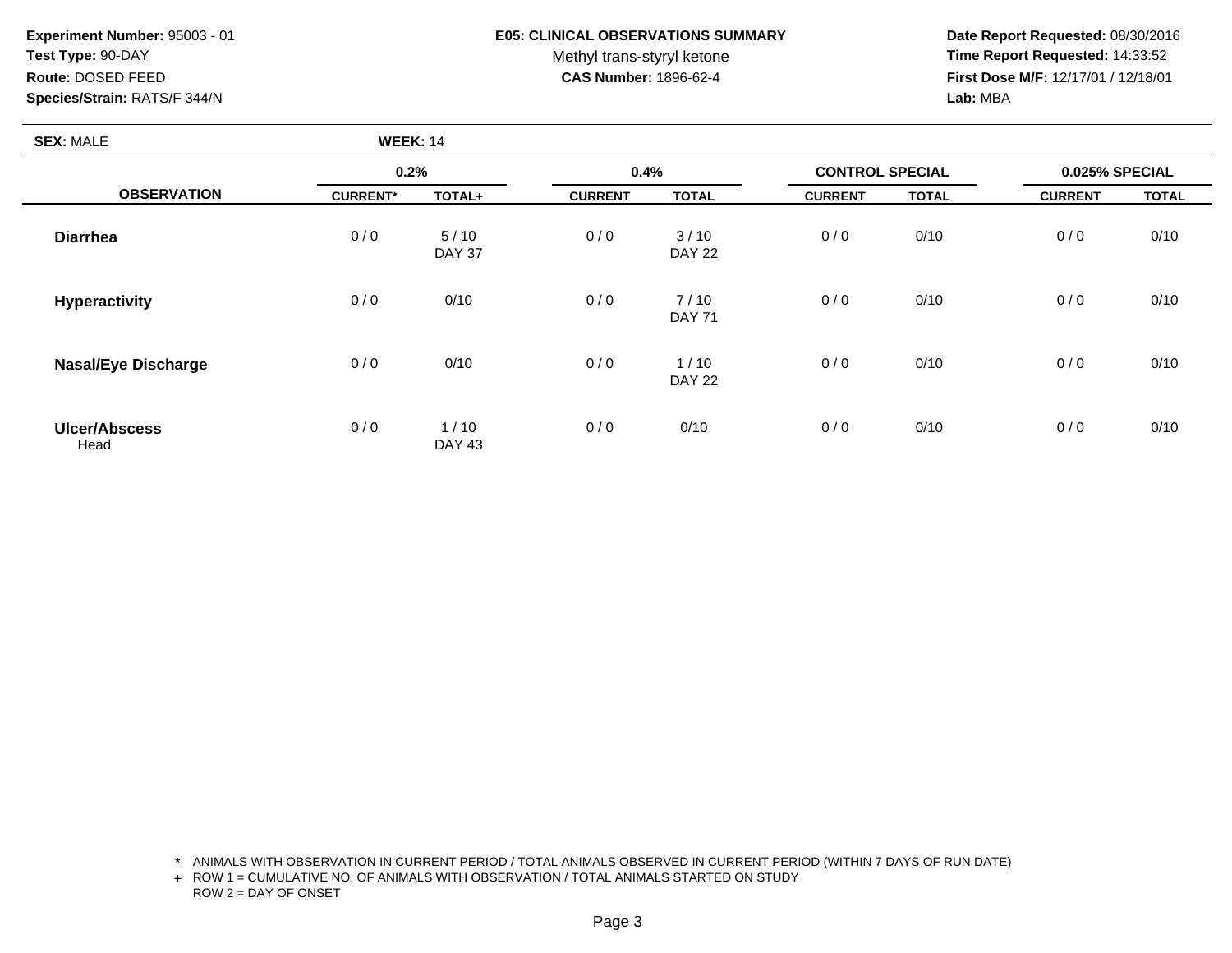#### **E05: CLINICAL OBSERVATIONS SUMMARY**

Methyl trans-styryl ketone<br>CAS Number: 1896-62-4

 **Date Report Requested:** 08/30/2016 **Time Report Requested:** 14:33:52 **First Dose M/F:** 12/17/01 / 12/18/01<br>Lab: MBA **Lab:** MBA

| <b>SEX: MALE</b>             | <b>WEEK: 14</b> |        |                |              |                |              |                |              |
|------------------------------|-----------------|--------|----------------|--------------|----------------|--------------|----------------|--------------|
| <b>OBSERVATION</b>           | 0.05% SPECIAL   |        | 0.1% SPECIAL   |              | 0.2% SPECIAL   |              | 0.4% SPECIAL   |              |
|                              | <b>CURRENT*</b> | TOTAL+ | <b>CURRENT</b> | <b>TOTAL</b> | <b>CURRENT</b> | <b>TOTAL</b> | <b>CURRENT</b> | <b>TOTAL</b> |
| <b>Diarrhea</b>              | 0/0             | 0/10   | 0/0            | 0/10         | 0/0            | 0/10         | 0/0            | 0/10         |
| <b>Hyperactivity</b>         | 0/0             | 0/10   | 0/0            | 0/10         | 0/0            | 0/10         | 0/0            | 0/10         |
| <b>Nasal/Eye Discharge</b>   | 0/0             | 0/10   | 0/0            | 0/10         | 0/0            | 0/10         | 0/0            | 0/10         |
| <b>Ulcer/Abscess</b><br>Head | 0/0             | 0/10   | 0/0            | 0/10         | 0/0            | 0/10         | 0/0            | 0/10         |

\*\*\*END OF MALE DATA\*\*\*

\* ANIMALS WITH OBSERVATION IN CURRENT PERIOD / TOTAL ANIMALS OBSERVED IN CURRENT PERIOD (WITHIN 7 DAYS OF RUN DATE)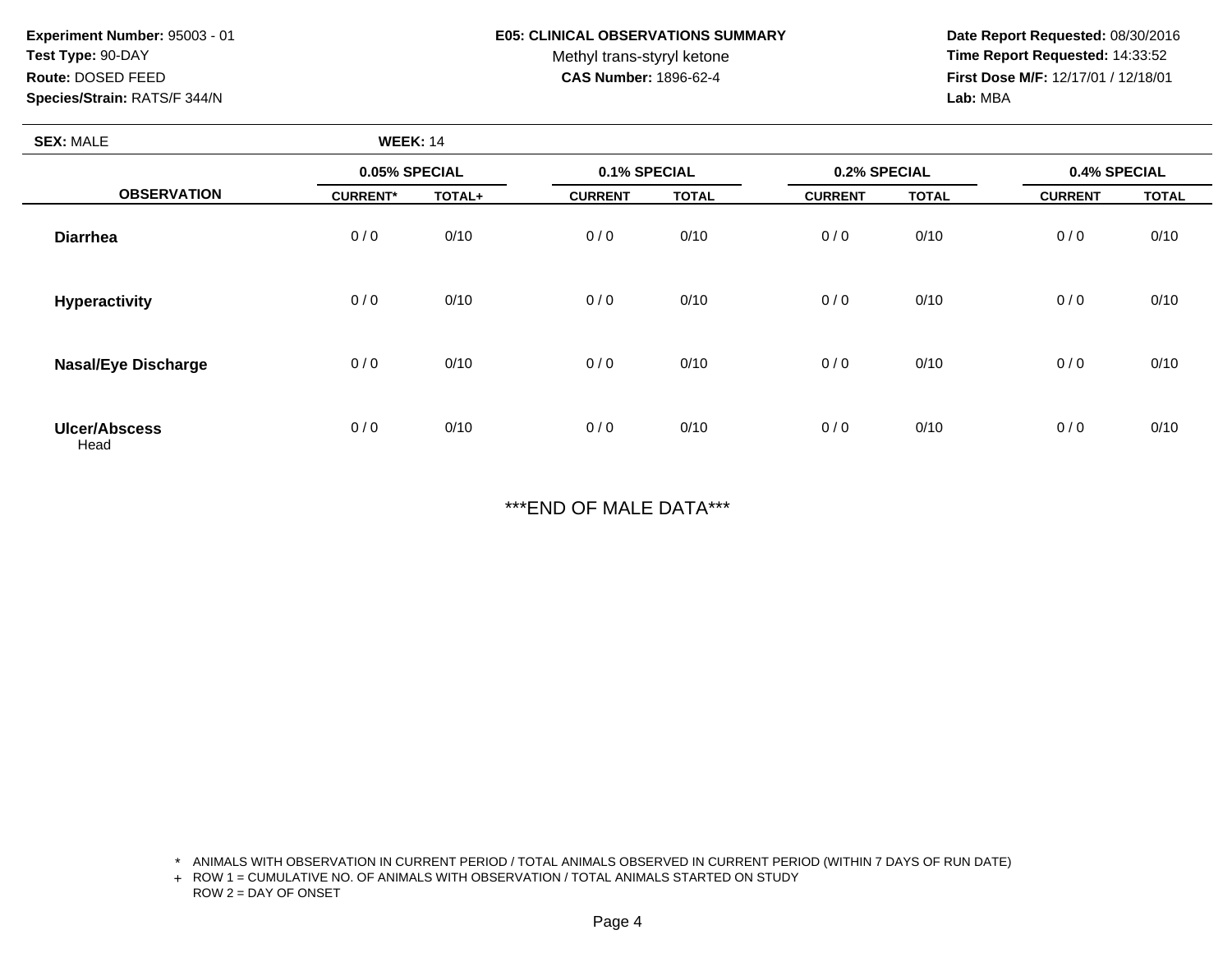## **E05: CLINICAL OBSERVATIONS SUMMARY**

Methyl trans-styryl ketone<br>CAS Number: 1896-62-4

 **Date Report Requested:** 08/30/2016 **Time Report Requested:** 14:33:52 **First Dose M/F:** 12/17/01 / 12/18/01<br>Lab: MBA **Lab:** MBA

| <b>SEX: FEMALE</b>         | <b>WEEK: 14</b>        |        |                |                       |                |                       |                |                       |
|----------------------------|------------------------|--------|----------------|-----------------------|----------------|-----------------------|----------------|-----------------------|
|                            | <b>VEHICLE CONTROL</b> |        |                | 0.025%                |                | 0.05%                 |                | 0.1%                  |
| <b>OBSERVATION</b>         | <b>CURRENT*</b>        | TOTAL+ | <b>CURRENT</b> | <b>TOTAL</b>          | <b>CURRENT</b> | <b>TOTAL</b>          | <b>CURRENT</b> | <b>TOTAL</b>          |
| <b>Diarrhea</b>            | 0/0                    | 0/10   | 0/0            | 1/10<br><b>DAY 71</b> | 0/0            | 0/10                  | 0/0            | 2/10<br><b>DAY 71</b> |
| Hyperactivity              | 0/0                    | 0/10   | 0/0            | 0/10                  | 0/0            | 2/10<br><b>DAY 71</b> | 0/0            | 6/10<br><b>DAY 71</b> |
| <b>Nasal/Eye Discharge</b> | 0/0                    | 0/10   | 0/0            | 0/10                  | 0/0            | 1/10<br>DAY 9         | 0/0            | 0/10                  |
| <b>Ruffled Fur</b>         | 0/0                    | 0/10   | 0/0            | 0/10                  | 0/0            | 0/10                  | 0/0            | 0/10                  |
| <b>Thin</b>                | 0/0                    | 0/10   | 0/0            | 0/10                  | 0/0            | 0/10                  | 0/0            | 0/10                  |

\* ANIMALS WITH OBSERVATION IN CURRENT PERIOD / TOTAL ANIMALS OBSERVED IN CURRENT PERIOD (WITHIN 7 DAYS OF RUN DATE)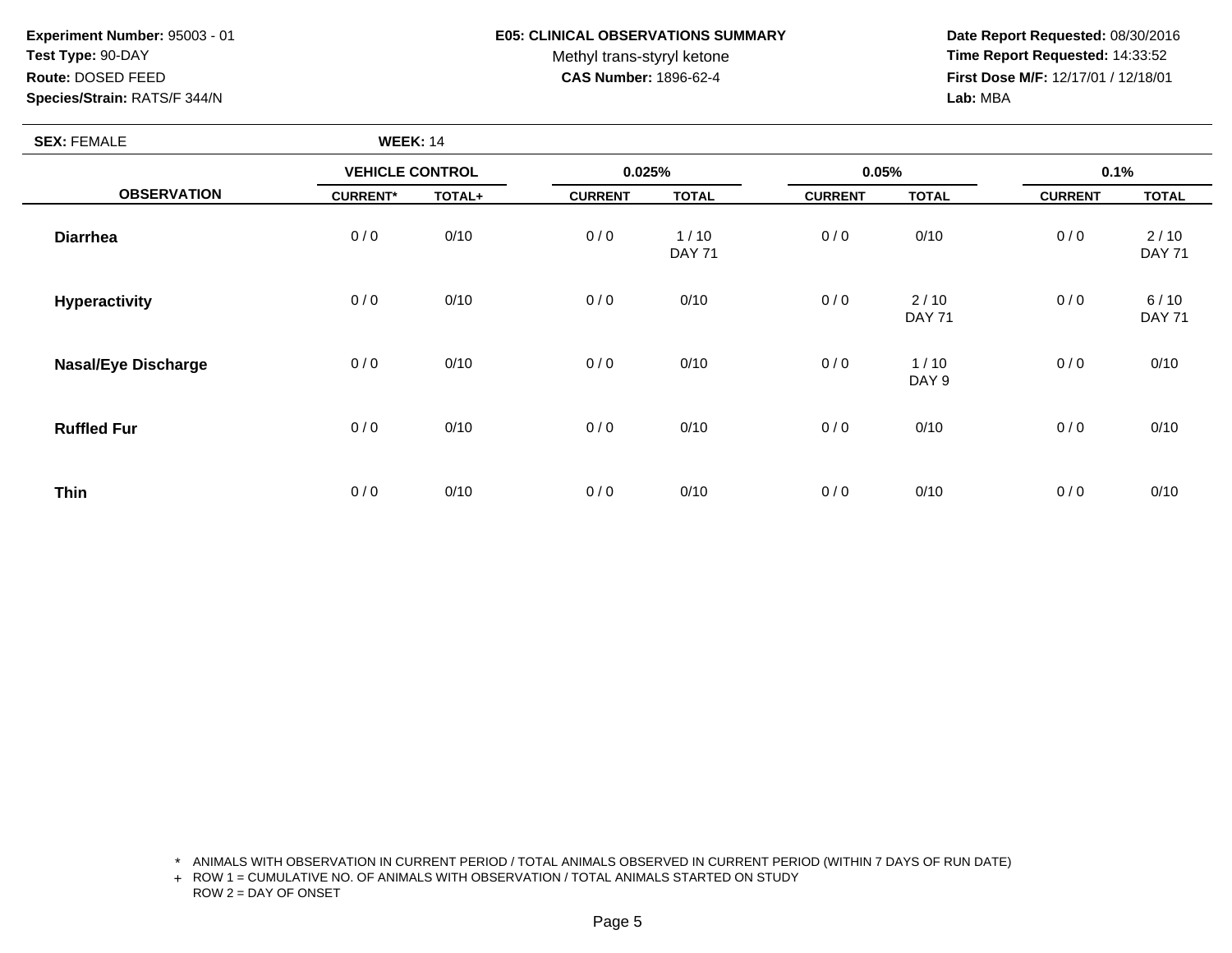## **E05: CLINICAL OBSERVATIONS SUMMARY**

Methyl trans-styryl ketone<br>CAS Number: 1896-62-4

 **Date Report Requested:** 08/30/2016 **Time Report Requested:** 14:33:52 **First Dose M/F:** 12/17/01 / 12/18/01<br>Lab: MBA **Lab:** MBA

| <b>SEX: FEMALE</b>         | <b>WEEK: 14</b> |                       |                |                       |                        |              |                |              |
|----------------------------|-----------------|-----------------------|----------------|-----------------------|------------------------|--------------|----------------|--------------|
|                            | 0.2%            |                       | 0.4%           |                       | <b>CONTROL SPECIAL</b> |              | 0.025% SPECIAL |              |
| <b>OBSERVATION</b>         | <b>CURRENT*</b> | TOTAL+                | <b>CURRENT</b> | <b>TOTAL</b>          | <b>CURRENT</b>         | <b>TOTAL</b> | <b>CURRENT</b> | <b>TOTAL</b> |
| <b>Diarrhea</b>            | 0/0             | 1/10<br><b>DAY 57</b> | 0/0            | 1/10<br><b>DAY 92</b> | 0/0                    | 0/10         | 0/0            | 0/10         |
| <b>Hyperactivity</b>       | 0/0             | 8/10<br><b>DAY 43</b> | 0/0            | 9/10<br><b>DAY 71</b> | 0/0                    | 0/10         | 0/0            | 0/10         |
| <b>Nasal/Eye Discharge</b> | 0/0             | 0/10                  | 0/0            | 0/10                  | 0/0                    | 0/10         | 0/0            | 0/10         |
| <b>Ruffled Fur</b>         | 0/0             | 1/10<br><b>DAY 57</b> | 0/0            | 5/10<br><b>DAY 22</b> | 0/0                    | 0/10         | 0/0            | 0/10         |
| <b>Thin</b>                | 0/0             | 1/10<br><b>DAY 92</b> | 0/0            | 5/10<br><b>DAY 22</b> | 0/0                    | 0/10         | 0/0            | 0/10         |

\* ANIMALS WITH OBSERVATION IN CURRENT PERIOD / TOTAL ANIMALS OBSERVED IN CURRENT PERIOD (WITHIN 7 DAYS OF RUN DATE)